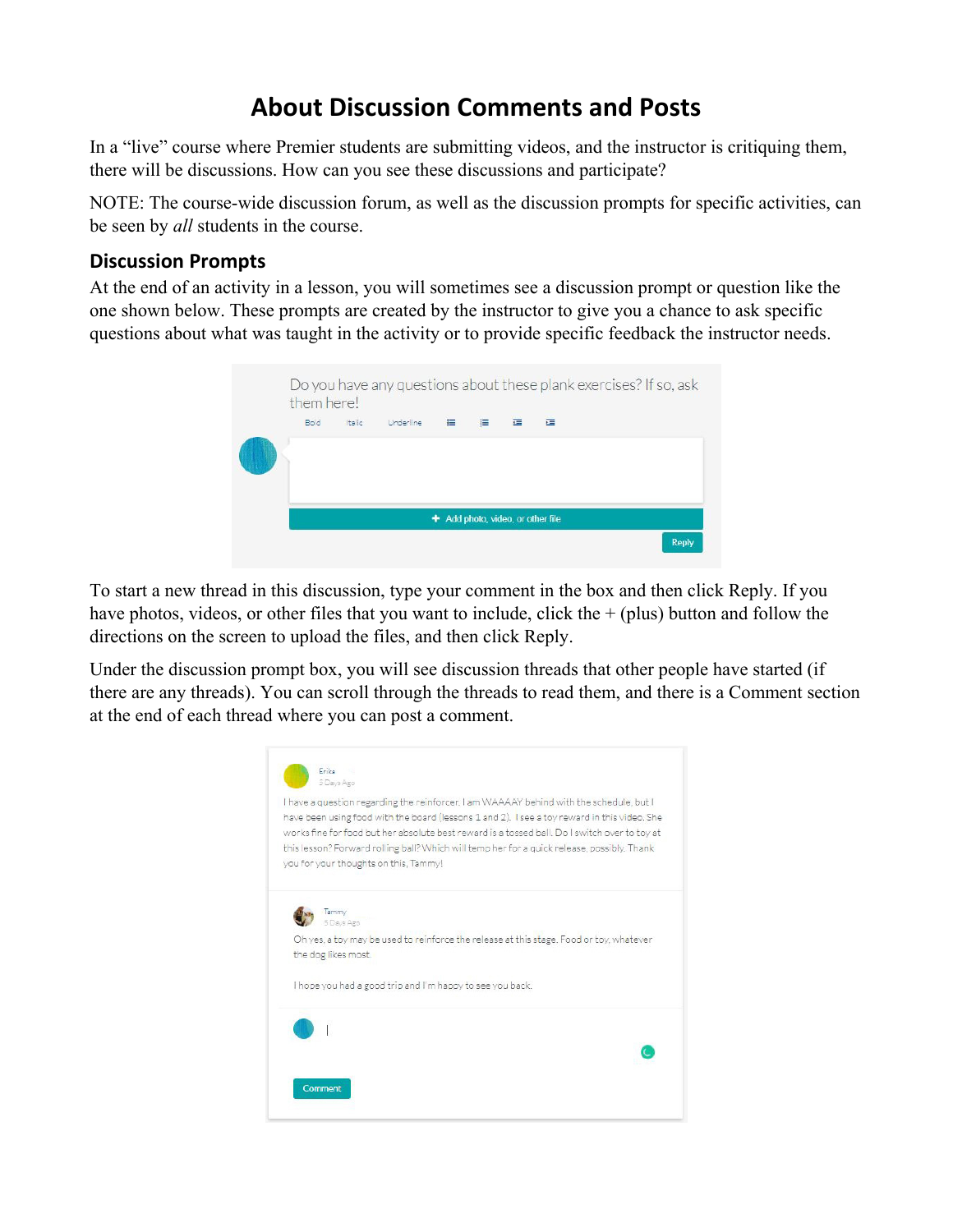#### **Main Discussions Forum**

In addition to discussion prompts on specific activities, each course has a general Discussions forum. You can access this forum by clicking the Discussions link in the main navigation bar at the top of the course page.



The Discussions page is a place for students to engage each other in conversation about any topic covered in the course, or to ask general questions. Any student can start a conversation, ask questions, or share links, resources, and insights.

On this page, you will see a list of all of the discussion topics, as shown below. Each discussion topic has its own box, and there is a summary of how many replies there are for that discussion. Click anywhere in the box to continue reading and see all of the posts in that thread.



If you want to start a discussion, click the New Topic button in the upper right corner of the Discussions area.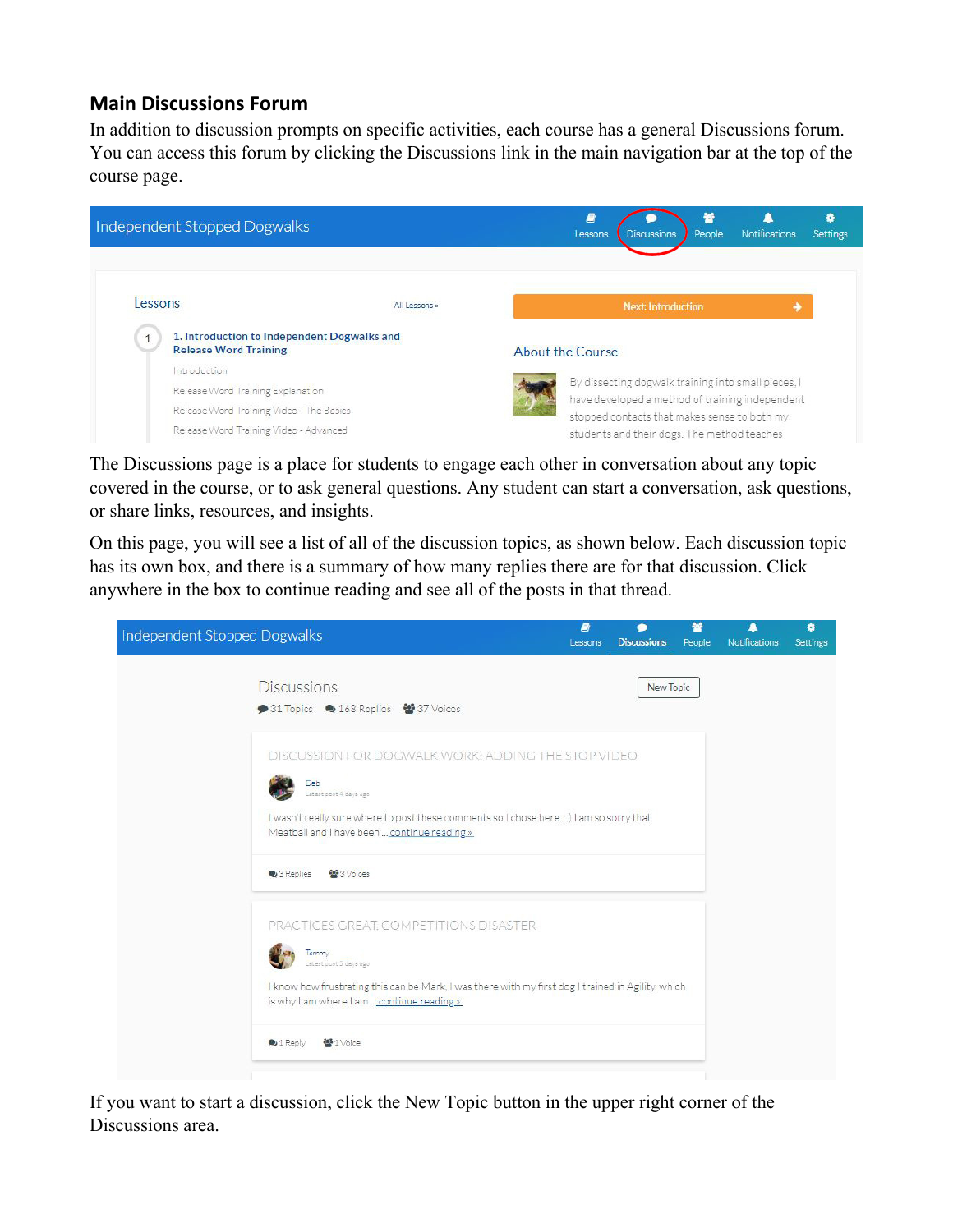## **Video Analysis Submissions, Feedback, and Comments**

In the Discussions forum, there is a separate discussion thread for each Premier student to submit their homework for the instructor to evaluate. While Standard students can watch the videos and see conversations between each Premier student and the instructor, we ask Standard students not to post comments in these video analysis threads; please allow the student and instructor to have an "uninterrupted" discussion.

If you have a specific question on a video or want to clarify a point the instructor was making in their feedback, please post on the main Discussions forum. Click the Discussions link in the main navigation bar at the top of the course page and then click on New Topic to make your comment or ask your question.

## **Reply to a Comment Someone Posted About Your Discussion Comment**

If someone replies to one of your posts or comments, you'll receive an email notifying you. The email will contain a link so that you can jump directly to the comment and reply.

If you aren't receiving these emails, check your settings in the Learning Center by clicking the Settings link in the main navigation bar at the top of the course page.

For the option that says, "Receive an email when someone comments on a post you are interested in?" make sure that Yes is checked off.



# **Find a Comment from a Specific Person**

There are two ways to find a comment or response from a particular person.

The first way is to click on the People link in the main navigation bar at the top of the course page. Next, find the student and click on their name. You will be able to read comments and responses specifically from this person.

The second way is to use your web browser's search feature.

1. Go to the activity page where you would expect to find the post/comment. For example, if you are taking a handling course, and you think that your friend Katherine posted in the activity on "How To Do a Front Cross," go to that activity in the course.